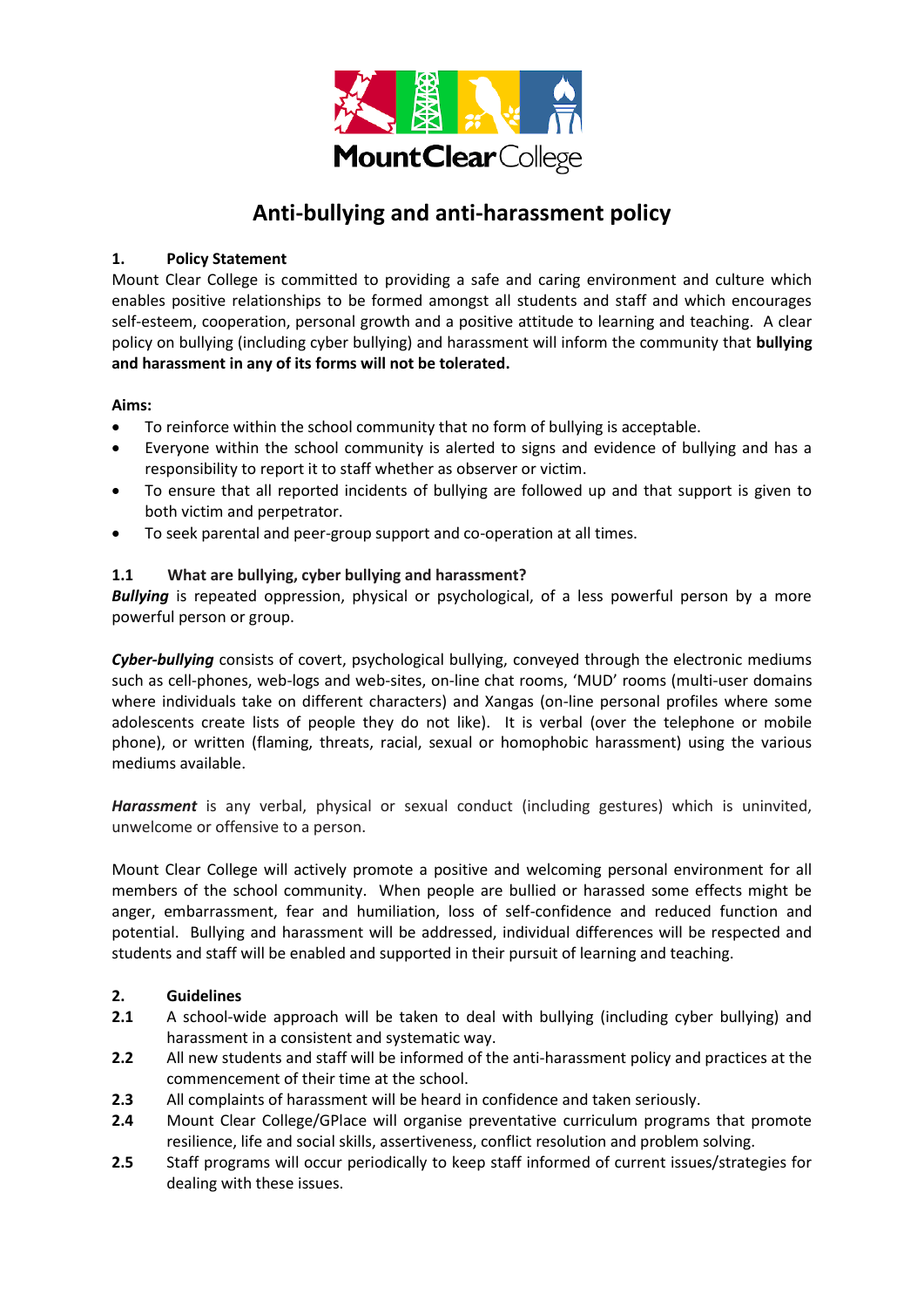**2.6** There will be disciplinary consequences, covering a range of strategies, for those in breach of the Anti-Bullying (including cyber bullying) and Anti- Harassment Policy, guidelines and procedures **(see Appendix A and B)**.

## **3. Program**

- **3.1** Constructive strategies to deal with harassment will include: education in coping strategies; assertiveness training; problem solving and social skills; counselling and behaviour modification. These strategies will be employed in preference to punitive sanctions and negative consequences.
- **3.2.** The Anti-Bullying and Anti-Harassment Policy of the school will be widely promoted to students, staff, parents/carers and the local community.
	- **3.2.1** A summary of the policy will be included in the Student Enrolment Package while new staff will receive extensive documentation as part of the school's induction process.
- **3.3** The school leadership team and the teachers will work together to ensure the safety of all school members in situations of bullying (including cyber bullying) and harassment, by thoroughly investigating all complaints while respecting the need for confidentiality, notifying parents/carers and planning interventions.

If a teacher feels a student is at serious and imminent risk from bullying (including cyber bullying) and harassment then it is their professional duty to pass on the information to an appropriate person in order to ensure appropriate support for the student. It is important that teachers document fully their interaction with the student and to verify the actions taken.

- **3.4** Student programs will be organized to raise student awareness about bullying (including cyber bullying) and harassment, to provide a forum for discussion of matters and to aid development of attitudes. Some matters will be dealt with formally in the curriculum and in peer support programs, leadership programs, extra-curricular programs and occasional activities run by outside experts and workers. The curriculum will include anti-bullying messages and strategies in line with current DEECD materials e.g. 'The Friendly Schools' and 'No Blame Approach to Bullying' programs.
- **3.5** Professional development will be provided for staff relating to bullying (including cyber bullying) and harassment and proven strategies to address these issues in classrooms will be shared with all staff.
	- **3.5.1** The school will provide specialist resources such as books, videos, kits and off site inservice activities to assist staff in responding appropriately to bullying (including cyber bullying) and harassment issues.
- **3.6** Disciplinary consequences for bullying (including cyber bullying) and harassment will comply with the school's Welfare and Discipline Policy. The principal or their nominee will provide disciplinary consequences including suspension in accordance with Department of Education and Early Childhood Development (DEECD) guidelines.

## **4. Links and appendices (including processes related to this policy)**

Links which are connected with this policy are:

- DEECD's *[Effective Schools are Engaging Schools: Student Engagement Policy Guidelines](http://www.eduweb.vic.gov.au/edulibrary/public/stuman/wellbeing/segpolicy.pdf)*
- DEECD's [Safe Schools are Effective School's](http://www.eduweb.vic.gov.au/edulibrary/public/stuman/wellbeing/SafeSchoolsStrategy.pdf)
- The school's Internet Use Policy (re cyber-bullying)
- <http://www.education.vic.gov.au/aboutschool/childhealth/bullying.htm>
- <http://www.education.vic.gov.au/healthwellbeing/wellbeing/engagement/default.htm>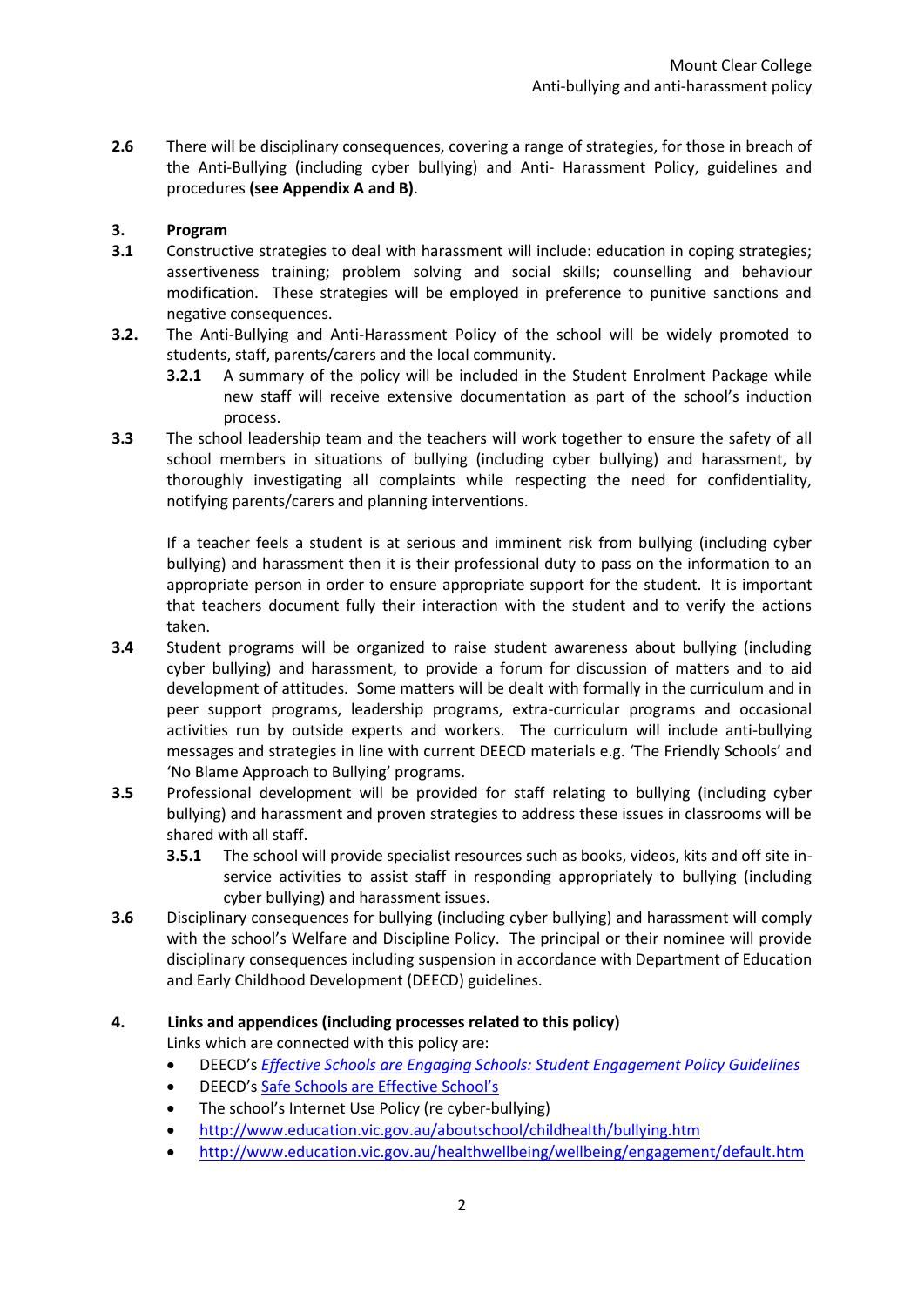• [http://www.eduweb.vic.gov.au/edulibrary/public/stuman/wellbeing/segministerorder.](http://www.eduweb.vic.gov.au/edulibrary/public/stuman/wellbeing/segministerorder.pdf) [pdf](http://www.eduweb.vic.gov.au/edulibrary/public/stuman/wellbeing/segministerorder.pdf)

Appendices which are connected with this policy are:

- Appendix A: Anti-Bullying (including cyber-bullying) and Anti-Harassment Procedures
- Appendix B: Harassment /Bullying Procedure following confirmation of an incident
- Flowchart

## **Evaluation**

| Date reviewed                 | September 2017                                       |
|-------------------------------|------------------------------------------------------|
| <b>Approved By</b>            | School Council - December 2017                       |
| <b>Responsible for Review</b> | <b>Assistant Principal</b>                           |
| <b>Next Review Date</b>       | September 2019                                       |
| <b>References</b>             | Victorian Government Schools Policy & Advisory Guide |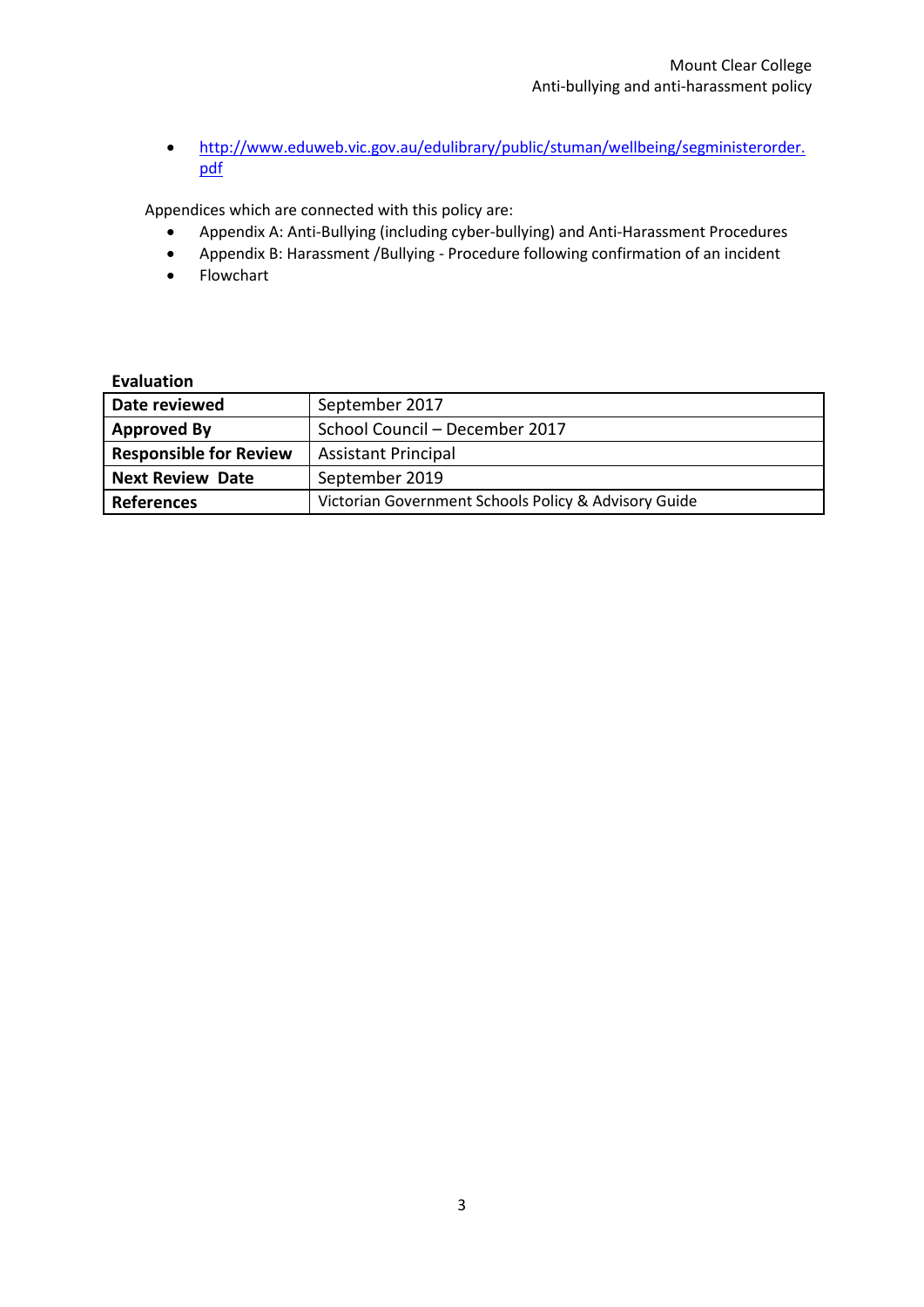## **Appendix A: Anti-Bullying (including cyber-bullying) and Anti-Harassment Procedures**

#### **What are Bullying, Cyber Bullying and Harassment?**

#### **1.1 Bullying**

#### *Definition of Bullying*

Bullying is when someone, or a group of people, who have more power at the time, deliberately upset or hurt another person, their property, reputation or social acceptance on more than one occasion.

#### *Types of Bullying*

There are three broad categories of bullying:

- 1. **Direct physical bullying** e.g. hitting, tripping, and pushing or damaging property.
- 2. **Direct verbal bullying** e.g. name calling, insults, homophobic or racist remarks, verbal abuse.
- 3. **Indirect bullying** this form of bullying is harder to recognise and often carried out behind the bullied student's back. It is designed to harm someone's social reputation and/or cause humiliation. Indirect bullying includes:
	- lying and spreading rumours
	- playing nasty jokes to embarrass and humiliate
	- mimicking
	- encouraging others to socially exclude someone
	- damaging someone's social reputation and social acceptance
	- cyber-bullying, which involves the use of electronic means to humiliate and distress

#### *What Bullying is Not*

Many distressing behaviours are not examples of bullying even though they are unpleasant and often require teacher intervention and management. There are three socially unpleasant situations that are often confused with bullying:

#### *Mutual Conflict*

In mutual conflict situations, there is an argument or disagreement between students but not an imbalance of power. Both parties are upset and usually both want a resolution to the problem. However, unresolved mutual conflict sometimes develops into a bullying situation with one person becoming targeted repeatedly for 'retaliation' in a one-sided way.

#### *Social Rejection or Dislike*

Unless the social rejection is directed towards someone specific and involves deliberate and repeated attempts to cause distress, exclude or create dislike by others, it is not bullying.

*Single-episode acts of nastiness or meanness, or random acts of aggression or intimidation.*

Single episodes of nastiness or physical aggression are not the same as bullying. If a student is verbally abused or pushed on one occasion they are not being bullied.

Nastiness or physical aggression that is directed towards many different students is not the same as bullying.

#### **1.2 Cyber-bullying**

Consists of covert, psychological bullying, conveyed through the electronic mediums such as cellphones, web-logs and web-sites, on-line chat rooms, 'MUD' rooms (multi-user domains where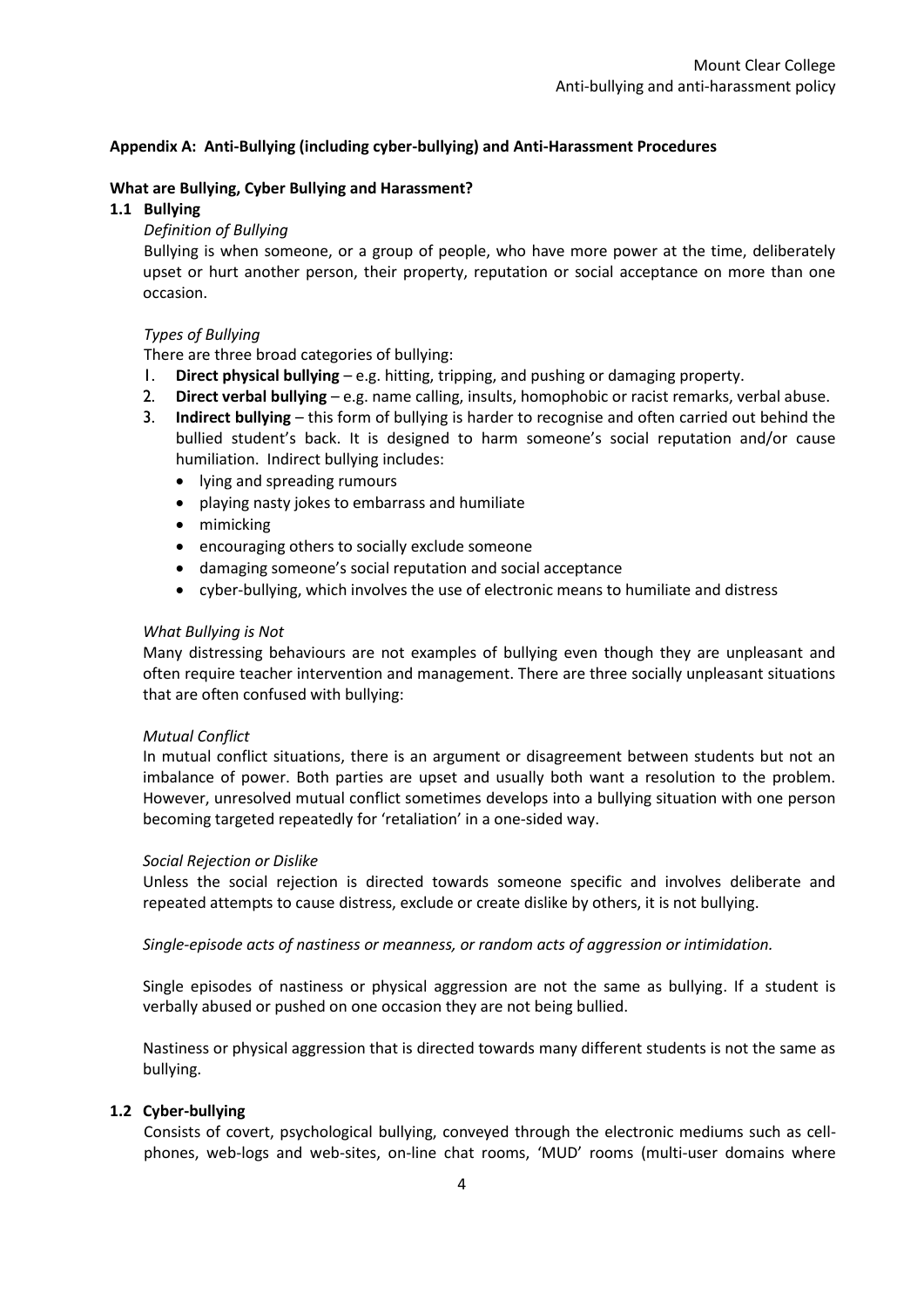individuals take on different characters) and Xangas (on-line personal profiles where some adolescents create lists of people they do not like). It is verbal (over the telephone or mobile phone), or written (flaming, threats, racial, sexual or homophobic harassment) using the various mediums available.

## **1.3 Harassment**

Is any verbal, physical or sexual conduct (including gestures) which is uninvited, unwelcome or offensive to a person.

## **2. Why do we have a Policy on these?**

To provide a safe and friendly college environment for students and staff and to encourage care, courtesy and respect for others. All persons have a legal right to protection from harassment under the *Commonwealth Sex Discrimination Act* and the *Victorian Equal Opportunity Act*.

## **3. What are the effects of Bullying and Harassment?**

- poor health anxiety, depression
- lower self esteem
- reduced study performance
- missed classes, social withdrawal
- reduced career prospects

## **3.1 Am I bullying or harassing someone?**

If you are not sure about your behaviour you can:

- check it out by asking if it is offensive or inappropriate
- stop it
- apologise
- take it seriously if someone says they are feeling uncomfortable
- talk it over with an adviser or somebody who has an understanding of the issues

#### **3.2 What are some of the feelings victims of bullying or harassment may experience?**

"*I will ignore it and it will go away*."

If anything it will make things worse - you will give the impression that you agree with the situation.

- *"I don't want to cause trouble*." Most causes of harassment are sorted out quite simply. By speaking up, action can be taken to address the problem.
- "*Am I to blame?"* Victims of harassment or bullying sometimes feel that it is their fault. Victims are made to feel guilty by the offender and often blame themselves. It is your right to have a safe environment free from harassment or bullying.
- "*Am I imagining things?"* Often our hunches are correct. Rather than put up with nagging doubts, talk to someone about your feelings.

#### **3.3 Bullying or harassment can often make people feel:**

- embarrassed or ashamed
- offended or humiliated
- intimidated or frightened or uncomfortable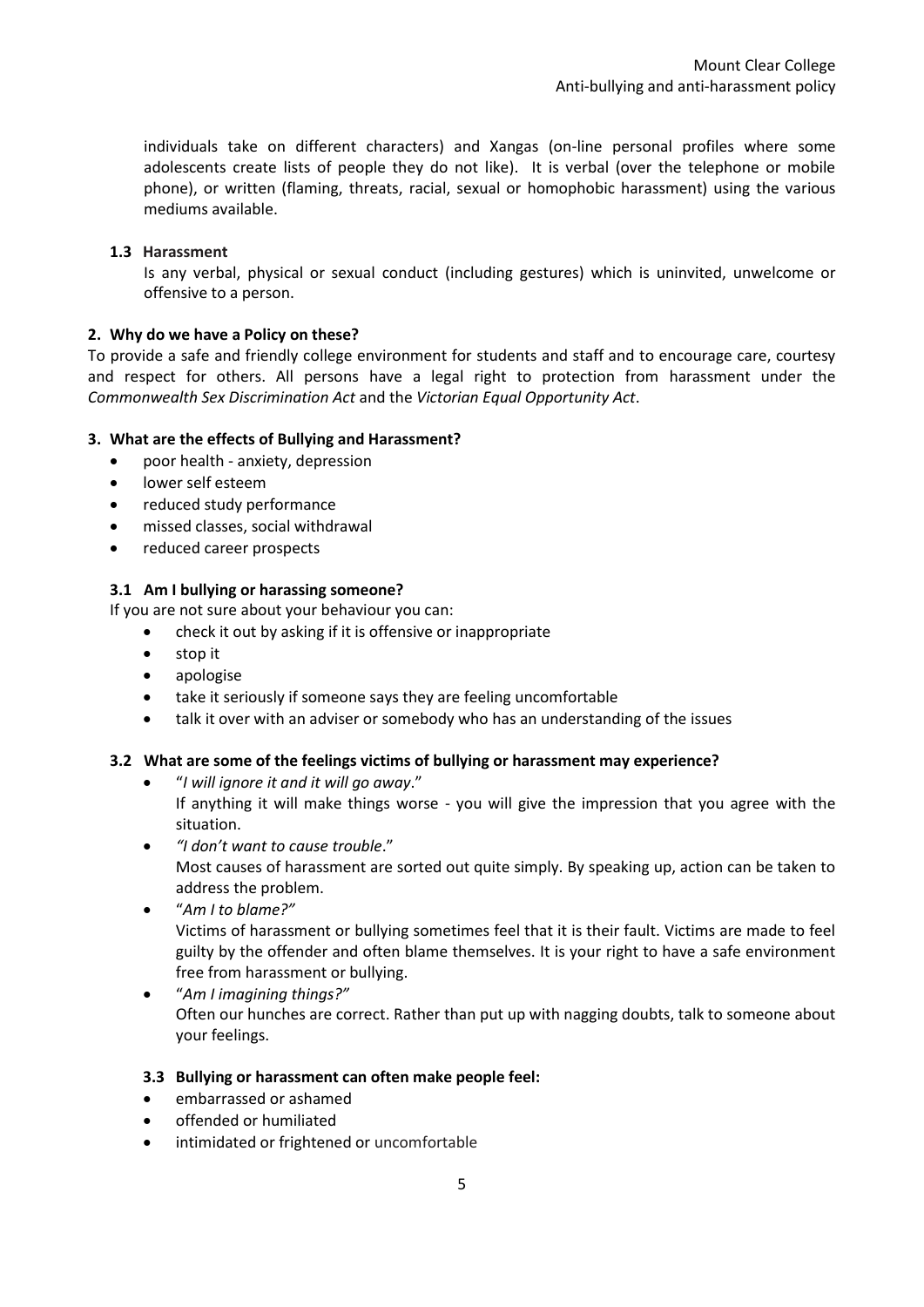## **4. What should you do if you see another person being bullied or harassed?**

Tell the person that you witnessed the incident and advise them to report it to an appropriate person. However, if your friend is harassing another person, let them know that their behaviour is unacceptable.

Bystanders who do nothing to stop bullying may be contributing to the problem by providing an audience for the bully.

#### **4.1 Bullying can involve**

- grabbing, aggressive staring, hitting, pinching kicking, pushing and shoving
- publicly excluding a person from your group
- knocking a person's books or belongings out of their hands or off their desk
- teasing a person because of their looks

#### **4.2 Cyber-bullying can involve**

- *Flaming*  online fights using electronic messages with angry or vulgar messages
- *Harassment*  repeatedly sending nasty, mean and insulting messages
- *Denigration*  posting or sending gossip or rumours about a person to damage his/her reputation or friendships
- *Outing*  sharing someone's secrets or embarrassing information or images online
- *Exclusion* intentionally and cruelly excluding someone from an online group
- *Cyber-stalking*  repeated, intense harassment and denigration that includes threats or creates significant fear

## **4.3 Harassment is usually directed at a person because of their gender, race, creed or abilities** – *it can be subtle or explicit*

#### *Subtle (the most common)* they include:

- offensive staring and leering
- unwanted comments about physical appearance and sexual preference
- racist or smutty comments or jokes
- questions about another's sexual activity
- persistent comments about a person's private life or family
- physical contact e.g. purposely brushing up against another's body
- offensive name calling

#### *Explicit (obvious)* they include:

- grabbing, aggressive hitting, pinching and shoving, etc
- unwelcome patting, touching, embracing
- repeated requests for dates, especially after refusal
- offensive gestures, jokes, comments, letters, phone calls or e-mail
- sexually and/or racially provocative remarks
- displays of sexually graphic material pornography
- requests for sexual favours
- extreme forms of sexual harassment will lead to criminal prosecution

#### **5. What do you do if you are being bullied or harassed?**

tell the person you don't like what they are doing and you want them to stop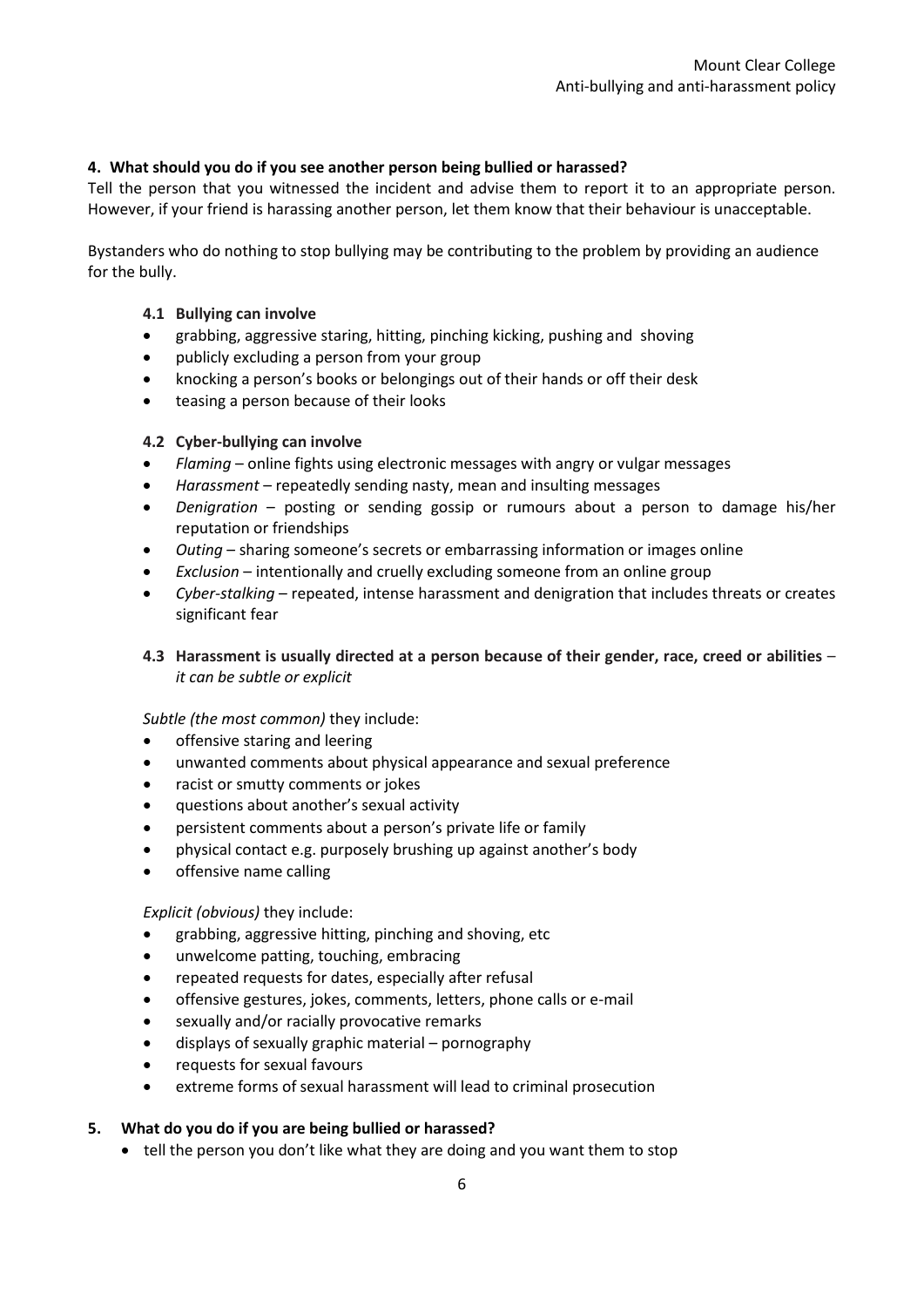- discuss the matter with a Coordinator, Student Welfare Coordinator or peer mediator, peer support leader or a teacher that you feel comfortable with
- the school will take your concerns seriously all complaints will be treated confidentially

## **5.1 How will your complaint be dealt with?**

Your concerns will be taken seriously. All complaints will be treated confidentially. School procedures for responding to a student who bullies or harasses others are set out below.

#### *Level 1*

If the bullying or harassment incident is minor or first time occurrence, teachers may elect to use one or more anti-bullying practices:

- stopping the bullying/re-statement of rules and consequences
- restorative questioning
- think time detention
- private conference
- shared control discussion

If the student does not take control over his/her behaviour, an Incident Report Form should be completed and submitted to the mini-school leader coordinator or principal/assistant principal. A letter will be sent home to parents.

#### *Level 2*

If the bullying or harassment continues or in instances of severe bullying or harassing, a meeting will be set up with parents, mini-school leader and the student.

Here, the mini-school leader (or another who has responsibility for student welfare) may:

- meet with the student to develop a behaviour contract
- provide discussion/mentoring of different social and emotional learning competencies including structured learning activities
- conduct a restorative conference separately with the perpetrator and "target"

#### *Level 3*

For 'at risk' students (many risk factors, few protective factors) whose bullying or harassing behaviour is severe and for other non-at risk students whose bullying or harassing and other aggressive behaviour is resistant to change, an individual plan should be developed by the student welfare coordinator in consultation with student, parents/carers and teachers. Individual plans and associated interventions help connect the student to positive people, programs and actions in the community, school and home as well as develop the student's inner social and emotional strengths (skills, values). A suspension from the school community is likely after a third offence.

#### *Level 4*

Students whose severe bullying or harassing behaviour resists school efforts and represents a significant threat to the safety and wellbeing should be referred to outside agencies for evaluation. Student Welfare Coordinators will need to be familiar with those community agencies and organisations that can offer more intensive services to the student and student's family. Further exclusions from the College may be enforced.

*Note: The school may choose, if bullying or harassment persists or the initial incident is of such magnitude, that parents/carers will be contacted and consequences implemented consistent with the school's Student Code of Conduct. Furthermore, the Principal may commence formal*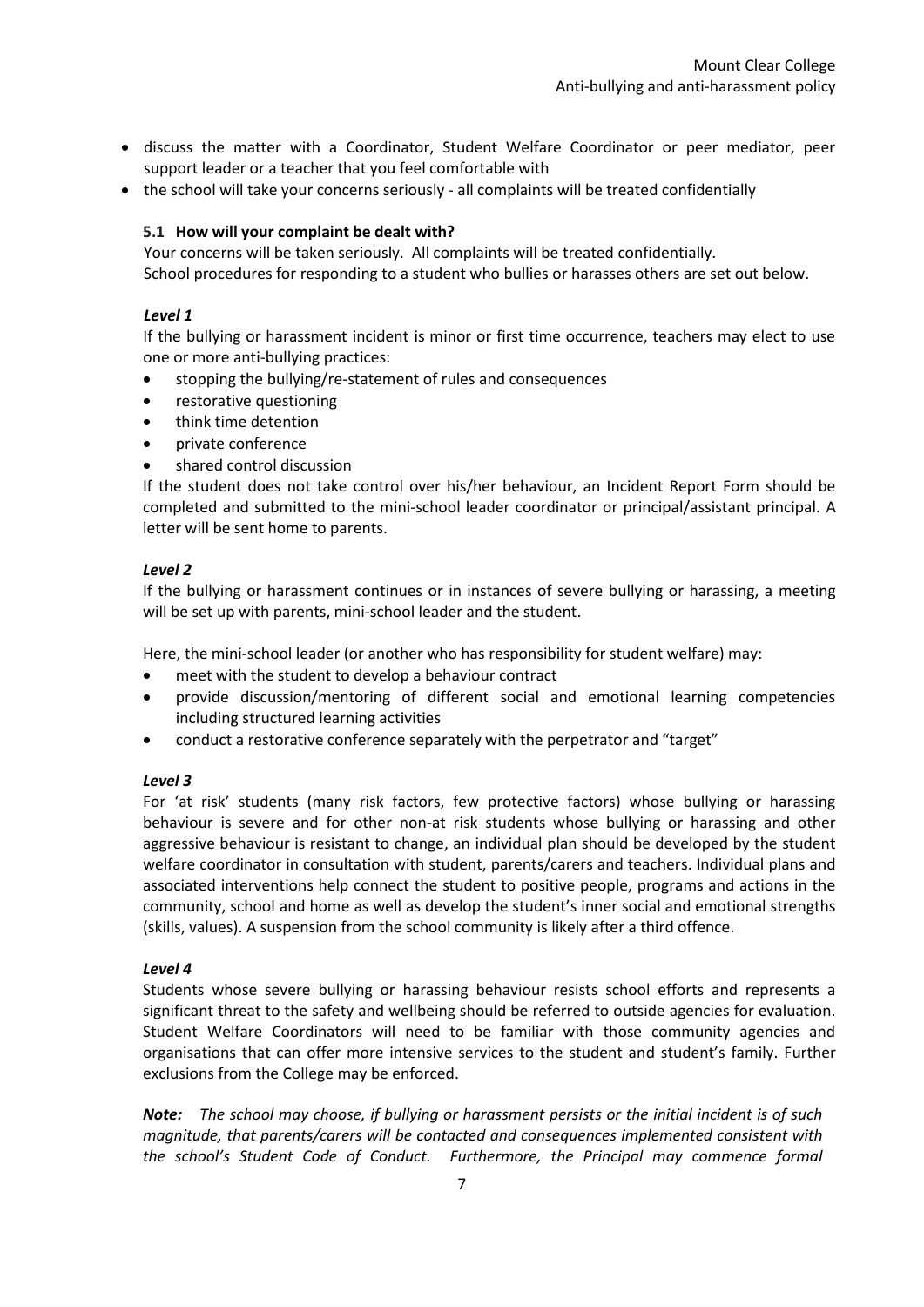*disciplinary action in line with '***Effective Schools are Engaging Schools - Student Engagement Policy Guidelines'** (DEECD) at any stage in the process depending on contextual information relating to the severity of the bullying (including-cyber bullying) and harassment*.*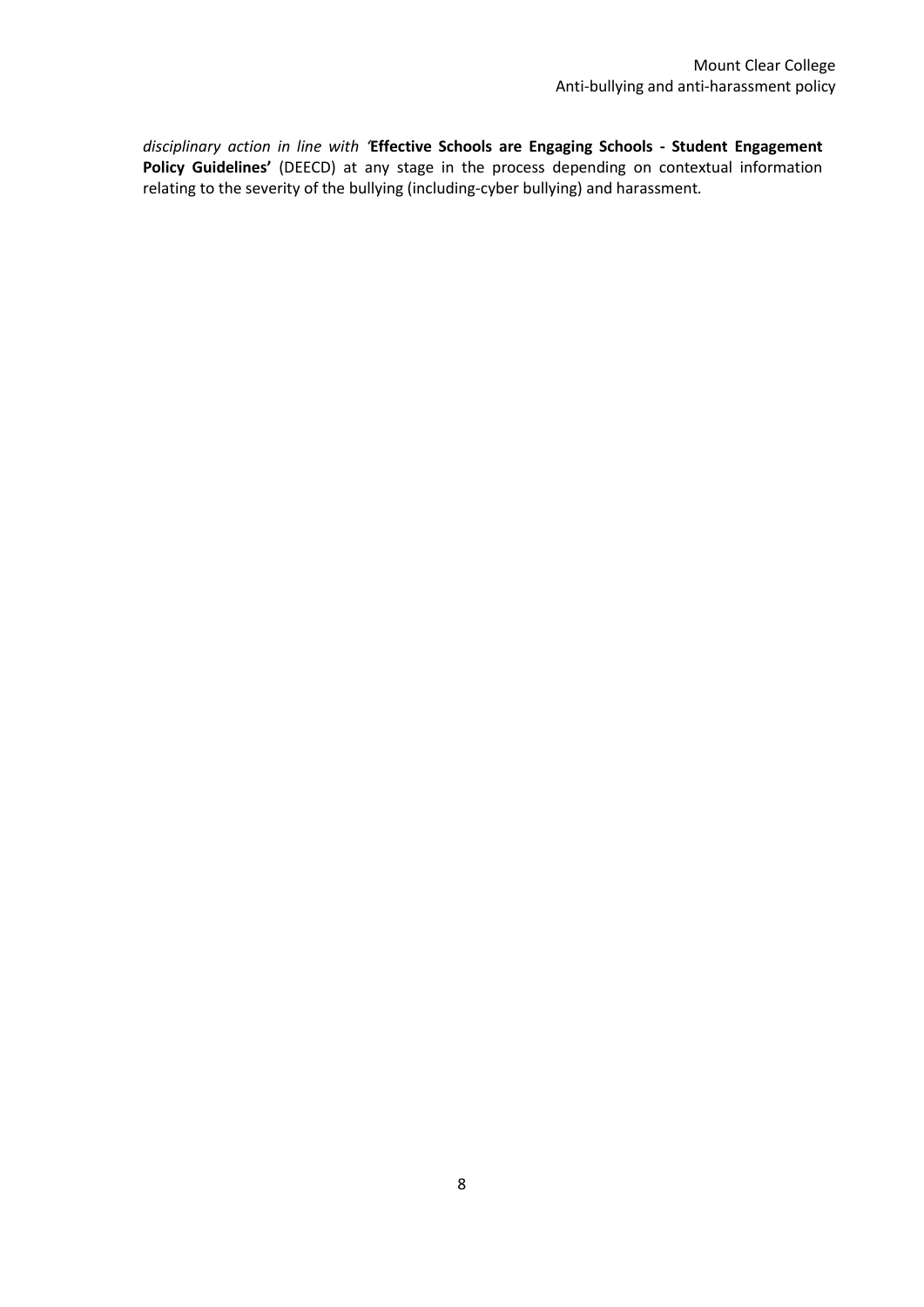## **Appendix B**

#### **Harassment /Bullying - Procedure following confirmation of an incident**

**Step 1** (1<sup>st</sup> report): Telephone call and/or letter to parents to discuss the incident and consequences enacted such as lunchtime detention

**Step 2** (2<sup>nd</sup> report): Parent/student interview with Mini-School Student Manager and/or Welfare Coordinator plus detention (after school or Saturday morning)

**Step 3** Continued incidents of harassment of other students will lead to suspension and may lead to expulsion from the College. Serious incidents may lead straight to suspension bypassing step 1 and/or 2 above.

Continued incidents of harassment of other students will lead to suspension and may lead to expulsion from the College.

## **Fighting will not be tolerated in any circumstances and will lead to suspension.**

#### **A complaint against a staff member**

When a student or parent has a complaint against a staff member, the student should inform Year Level Student Manager, Assistant Principal or Principal. If the complaint is deemed to be serious, the Principal or Assistant Principal will decide on an appropriate course of action to resolve the situation.